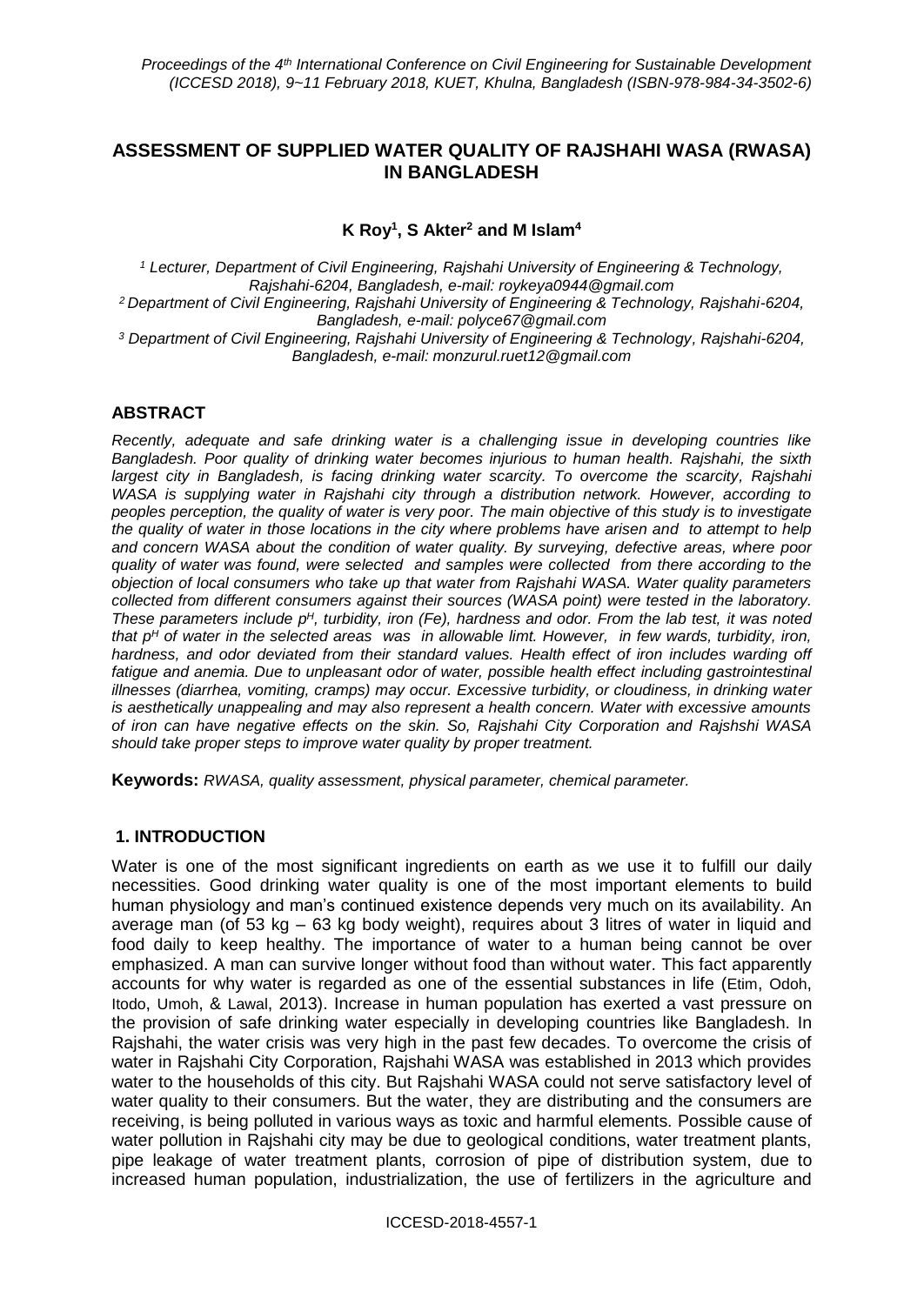man-made activity it is highly polluted with different harmful contaminants(Sagar, Chavan, Patil, Shinde, & Kekane, 2015). Even many consumers complain that they face odor problem, hair fall problems due to use this water.

According to the World Health Organization (WHO), 89% of the world population consumes drinking water from improved drinking water sources .Improved drinking water sources include piped treated water connections, public standpipes and protected dug wells (Alam, Dafader, Sultana, Rahman, & Taheri, 2017). Therefore, it is necessary that the quality of drinking water should be checked at a regular time interval because due to use of contaminated drinking water, the human population suffers from various water borne diseases (Sagar et al., 2015). Moreover, water quality control is a crucial part of environmental pollution studies (Murino & Palmieri, 2017). A number of scientific procedures and tools have been developed to assess the water contaminants. These procedures include the analysis of different physical parameters such as pH, turbidity, conductivity and chemical parameters like iron, chloride .These parameters can affect the drinking water quality adversely if their values are in higher concentrations than the safe limits set by the World Health Organization (WHO) and other regulatory bodies (Rahmanian et al., 2015).From the investigation of public opinion and lab test water quality in RCC ,it is revealed that iron, turbidity, and odor is the major problems to deteriorate water quality .These three parameters deviate from their standard extremely.

This study represents the maximum and minimum values of physical parameters including turbidity, pH, odor and chemical parameters including hardness and iron against WHO standard and Bangladesh standard values. According to the analysis, if the parameters present in water is lower or higher than the required value the quality is deteriorated. The main purpose of this study is to investigate water quality with respect to locations where problems have appeared and to perform lab analysis about which of water quality parameters of defective locations deviate from their standard values. Furthermore, an attempt has also been made to concern and help Rajshahi City Corporation (RCC) and Rajshahi WASA by delivering noticeable information about the present condition of water quality in RCC and make them cautious to provide good quality water.

## **2. STUDY AREA**

Rajshahi City-corporation is one of the six city-corporations located in the north-west part of Bangladesh. It lies between  $24^{\circ}21'$  and  $24^{\circ}26'$  north latitudes and between  $88^{\circ}28'$  and  $88^{\circ}37'$ east longitudes. The city is bounded on the east, north, and west by Paba Thana and on the south by the Padma River and the shape of the city is as like an inverted "T" with an area of about 47.78 sq. km (RCC). The maximum length along east-west direction is about 13 km and along north-south is 8 km (Rahman, 2004)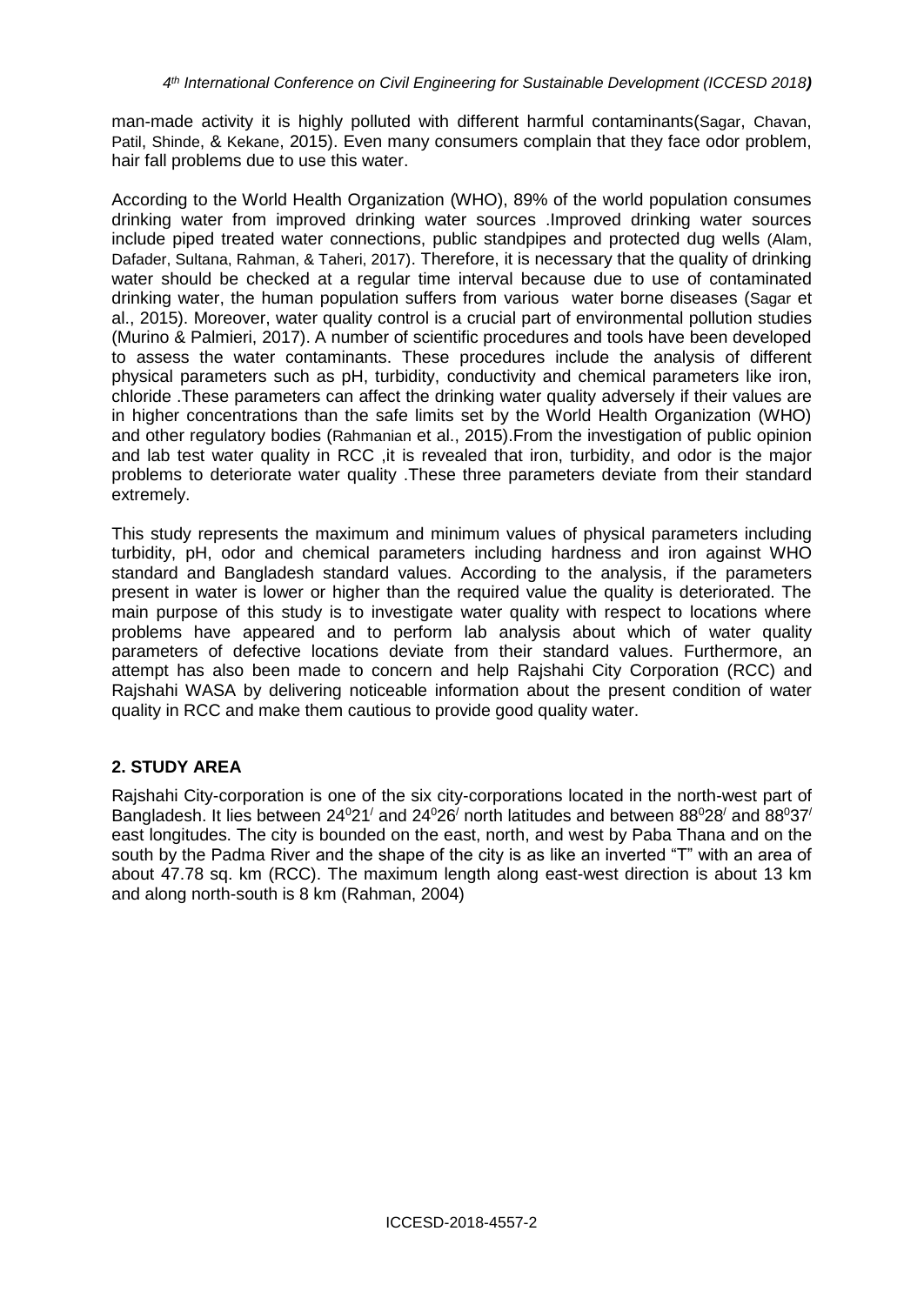



### **3. METHODOLOGY**

### **3.1 Selection of sampling points**

The criteria for selecting sampling points were based on the population density, geographical location, defective residential areas where problems have arisen are prosecuted in WASA by consumers against their sources. Out of 30 wards of RCC, 10 wards were selected for the present study based on public problems, which mainly covers the center part of the city. According to public objectives, 3 consumers (**S1, S<sup>2</sup>** and**S3)** point were selected for each ward. All targeted locations are summarized in Table 1 and presented in Fig. 1.

|  |  |  | Table 1: Water sample collection points (consumers and RWASA) |  |
|--|--|--|---------------------------------------------------------------|--|
|--|--|--|---------------------------------------------------------------|--|

| <b>WASA Points (Source)</b> | <b>Ward No</b> | Source of consumer(3 sample collect from<br>different consumers) |
|-----------------------------|----------------|------------------------------------------------------------------|
| Shipaipara pump             | Ward 8         | $S_1, S_2, S_3$                                                  |
| Dargapara pump              | Ward 9         | $S_1, S_2, S_3$                                                  |
| Shiroil colony jame moshjid | Ward 19        | $S_1, S_2, S_3$                                                  |
| Ahammednagor                | Ward 23        | $S_1, S_2, S_3$                                                  |
| Talaimari shahidminar       | Ward 25        | $S_1, S_2, S_3$                                                  |
| Meherchandi alaka           | Ward 26        | $S_1, S_2, S_3$                                                  |
| Adorsho school              | Ward 27        | $S_1, S_2, S_3$                                                  |
| Kazla                       | ward 28        | $S_1, S_2, S_3$                                                  |
| Khojapur ghorosthan         | Ward 29        | $S_1, S_2, S_3$                                                  |
| <b>Binodpur</b>             | Ward 30        | $S_1, S_2, S_3$                                                  |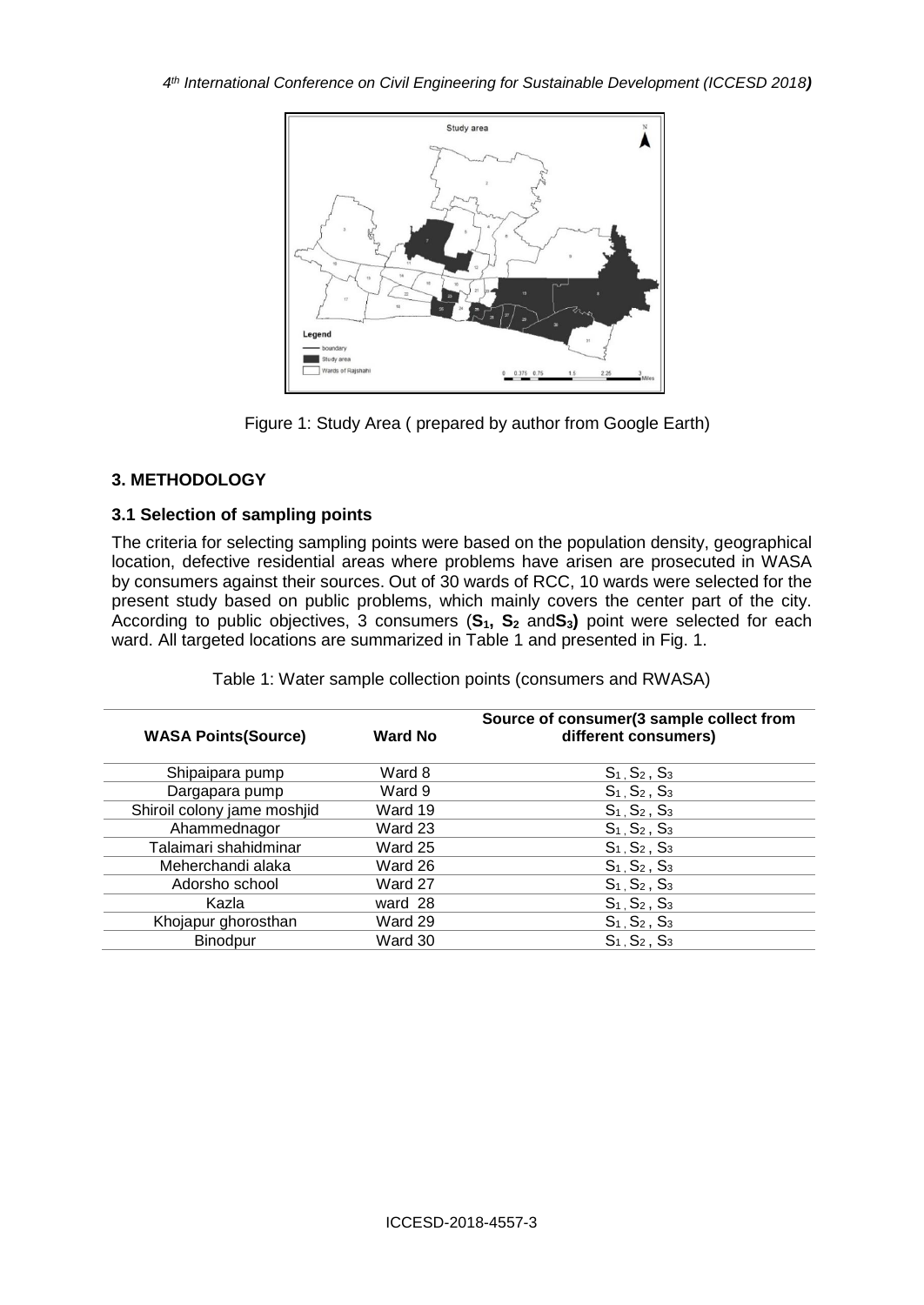

Figure 2: Sample collection points of Rajshahi WASA (Source: Google Earth)

# **3.2 Sample collection**

All drinking water samples were taken from tap water of residential area from different consumers of different locations as well as from where consumers get those tap water in their households. The samples were marked according to their sources and consumers. The samples were collected in1-litre polyethylene (PE) bottles, which were pre-treated by washing with dilute HCl (0.05m) and later rinsed with distilled water. They were then air-dried in a dust free environment (Etim et al., 2013). Collected samples were promptly carried to the Environmental Engineering laboratory of the Department of Civil Engineering of RUET. These sample bottles were sealed and placed in a dark environment at a constant temperature range to avoid any contamination and the effects of light and temperature (Rahmanian et al., 2015).

## **4. ANALYSIS AND RESULTS**

## **4.1 Analytical instruments**

All physical and chemical parameter analyses are performed according to the standard methods for the examination of water.

### **4.1.1 Immediate analysis**

Some physical parameters of water were measured as soon as possible after collecting the samples due to obtaining an accurate value. These parameters include Turbidity. All probes should be thoroughly rinsed and completely dried with lint- free wipes or compressed air. The recommended order for calibration of the individual probes on a multipara meter is  $p^H$ , and turbidity(WHO, 2008). Almost all these important water quality parameters were measured within four hours of collection.(Fahmida, Lemon, Islam, & Kader, 2013)

## **4.1.2 Lab analysis**

Chemical parameters were performed by lab analysis. These parameters include iron, hardness .The concentration of Iron, hardness are determined by titration method. To investigate the quantity of iron in water some chemicals involve KCN, standard iron solution, 0.3N HCL, KmnO<sub>4</sub> (if necessary) were used. The  $p<sup>H</sup>$  of the water samples was measured by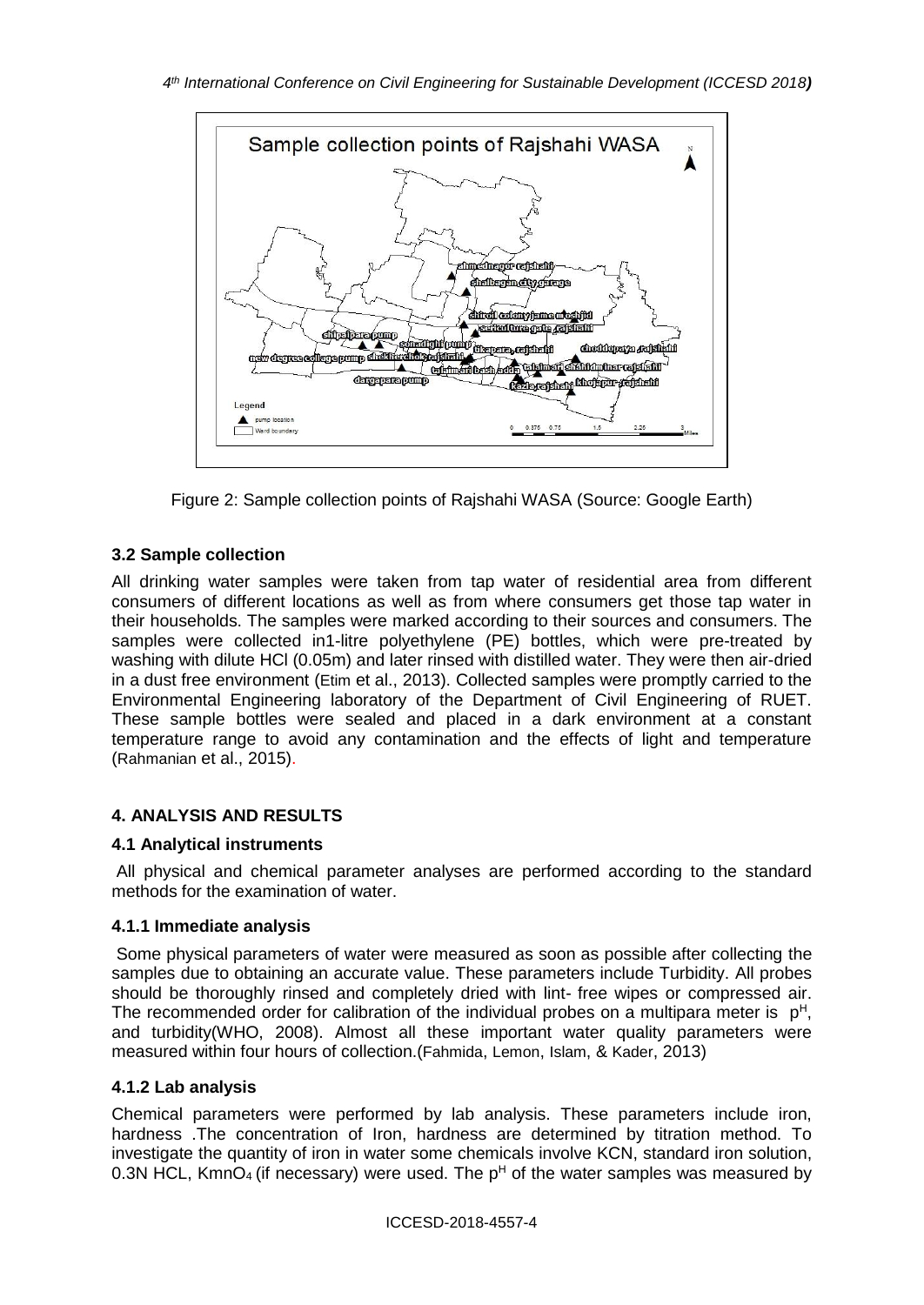using multi-parameter analyzer (Model DZB-718). The instrument used to determine turbidity is turbidity meter. The test to indicate hardness was done by soda reagent method in the laboratory. Required chemical included  $0.02N H<sub>2</sub>SO<sub>4</sub>$ , Methyl orange indicator, and soda reagent. Iron in the sample was indicated by titration method in the laboratory. KmnO4, KCN, iron solutions and distilled water were required.

#### **4.2 Physical parameter analysis**

#### **4.2.1 PH level**

pH is defined as one of the most important water quality parameters. pH value indicates the acidity or alkalinity of the water (Rahmanian et al., 2015). A sample is considered to be acidic if the pH is below 7.0. It is alkaline if the pH is higher than 7. Alkaline water shows disinfection in water (Alam et al., 2017). Both alkaline and acidic water harmful to people.

The normal drinking water pH range mentioned in WHO standards and BDS guidelines are between 6.5 and 8.5. The pH values of all the drinking water samples were found in the range between 6.5 and 8.5 (Fig- 3). So, pH of all samples should remain within allowable limit according to WHO standards and BDS guideline.



Figure 3: Variation of  $p^H$ 

### **4.2.2 Odur**

The odor is one of the most important parameters of water and water must be odorless(Hossain, Nahida, & Hossain, 2014). But this study result shows that about 90% sample found objectionable odor. The odor was determined by the threshold odor number (TON).Study results of all samples for odor are represented in (Fig- 3)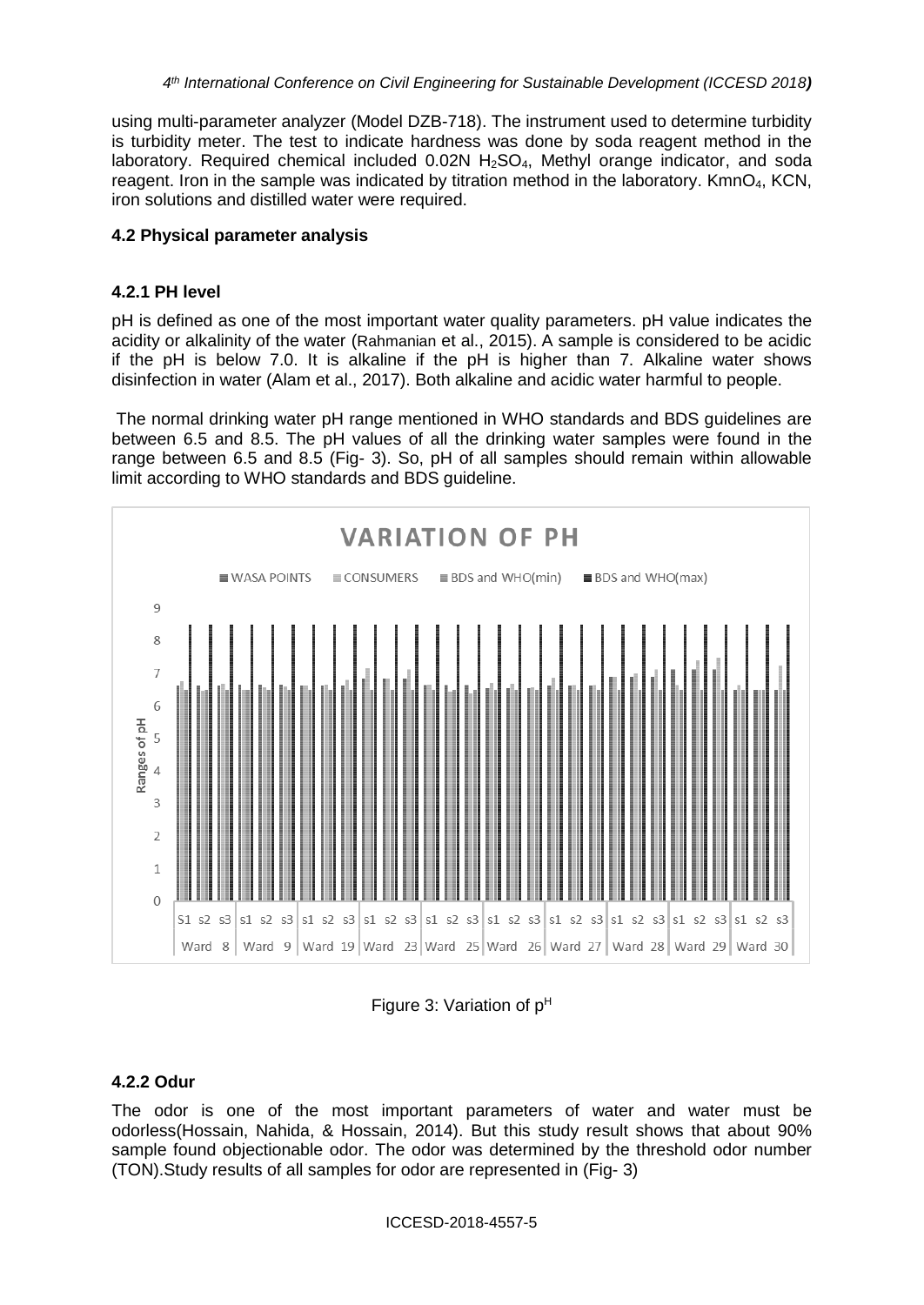

Figure 4: Percentage of odor

### **4.2.2 Turbidity**

An excess amount of Turbidity of water is not suitable as it causes quick clogging of filtered. Turbidity is a measure of light transmission and indicates the presence of suspended material (Rajon & Bari, 2014). According to WHO standards & BDS guideline the allowable turbidity for drinking water is 5 NTU and 10 NTU respectively. Turbidity in excess of 5 NTU is usually objectionable for aesthetic reasons.

It is clear that from 40 samples, half of the samples collected from consumers exceed their WHO standards. Ward 25, 27, 29 & 30 exceed BDS value. Samples from both consumers and WASA in ward 8, 9, 19, 26 & 23 were within allowable limit according to BDS and WHO standards. The maximum turbidity was found 25.22 NTU in ward 25 from consumer and minimum found 0.52 NTU in RWASA point. It can be seen that there is a variation of turbidity for different collected samples which varies from almost 0-25.22. (Fig- 5).



Figure 5: Variation of Turbidity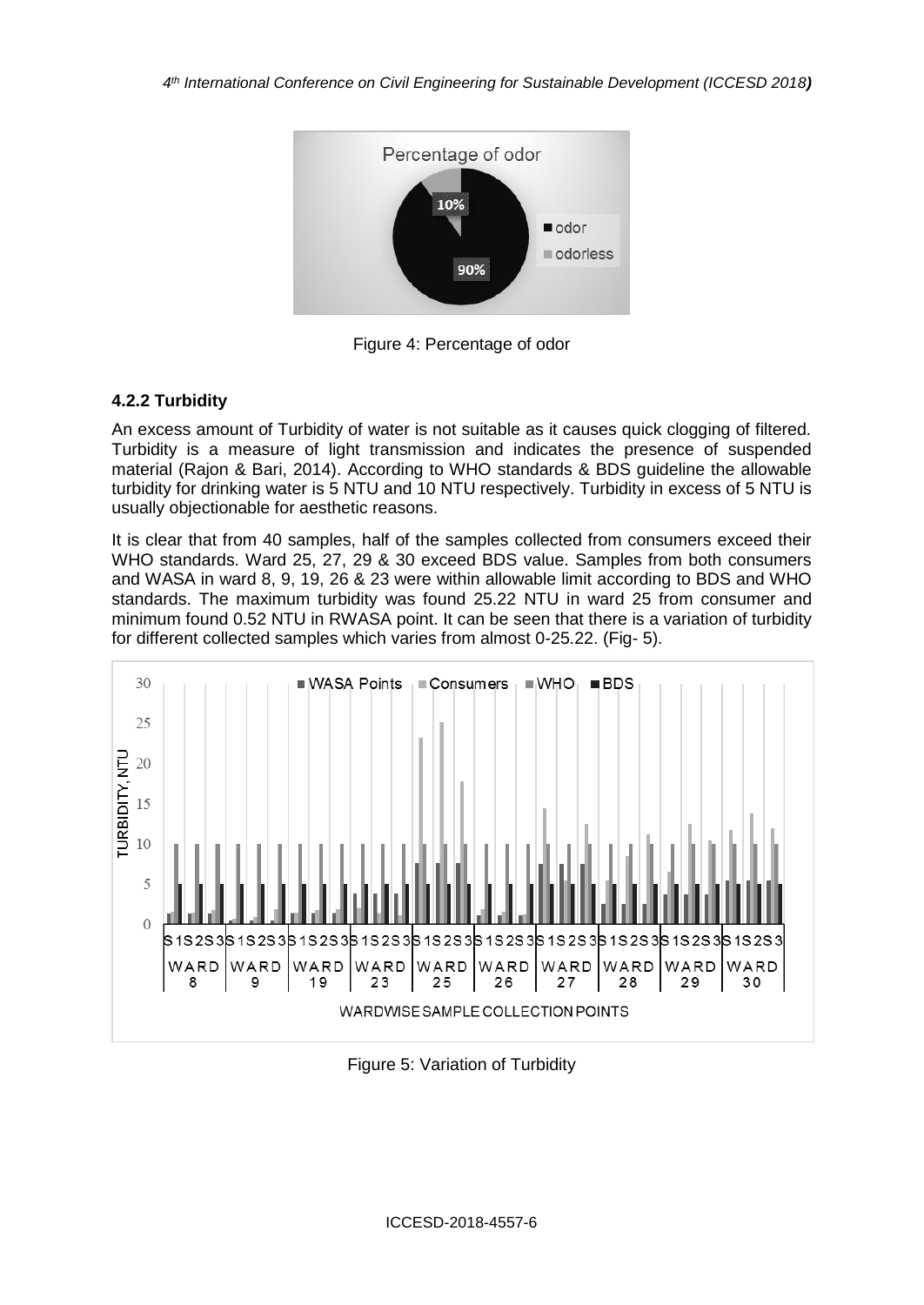### **4.3 Chemical parameters analysis**

### **4.3.1 Iron**

Iron is one of the most important constituents of blood in human and another living organism. Iron is an essential element for human nutrition and metabolism, but in excess quantities results in toxic effect like hemochromatosis in tissues(Sagar et al., 2015). Iron enters drinking water supplies from natural deposits in the earth or from agricultural and industrial practice(Fahmida et al., 2013).

4 samples (ward 9 & 26) did not find objectionable iron but rest of the samples found objectionable iron deviated from BDS and WHO standards. The maximum value of iron found 3 mg/l in ward 29 from consumer deviated from BDS and WHO standards and minimum value found 0.02 in ward 9 from Consumer. About 90% samples exceed BDS (Bangladesh drinking water standards) and WHO standards (Fig- 6).



Figure 6: Variation of Iron (Fe)

## **4.3.2 Hardness (AS CACO3)**

Total hardness is the summation of calcium and magnesium hardness in mg/L As  $CaCO<sub>3</sub>$ (Sagar et al., 2015). Water can be classified as soft (<75 mg/L), moderately hard (75-150 mg/L), hard (150-300 mg/L) and very hard (>300 mg/L) according to the concentration of calcium and magnesium. It is an important criterion for determining the usability of water for domestic, drinking and many industrial applications. Water having hardness below 300mg/L is considered portable, but beyond this limits cause gastro-intestinal irritation (Alam et al., 2017).

Test results show that about 10% samples (ward 26,27 & 30) found very hard, 10% hard(WARD 23, 26 & 28), 45% moderately hard (ward 8, 9 & 25) and 35% soft water (ward 19). Maximum value from the test was 485 mg/L found from ward 27 consumer and the minimum value was 35 mg/L from WASA point. About all samples were within BDS and WHO standards (Fig- 5)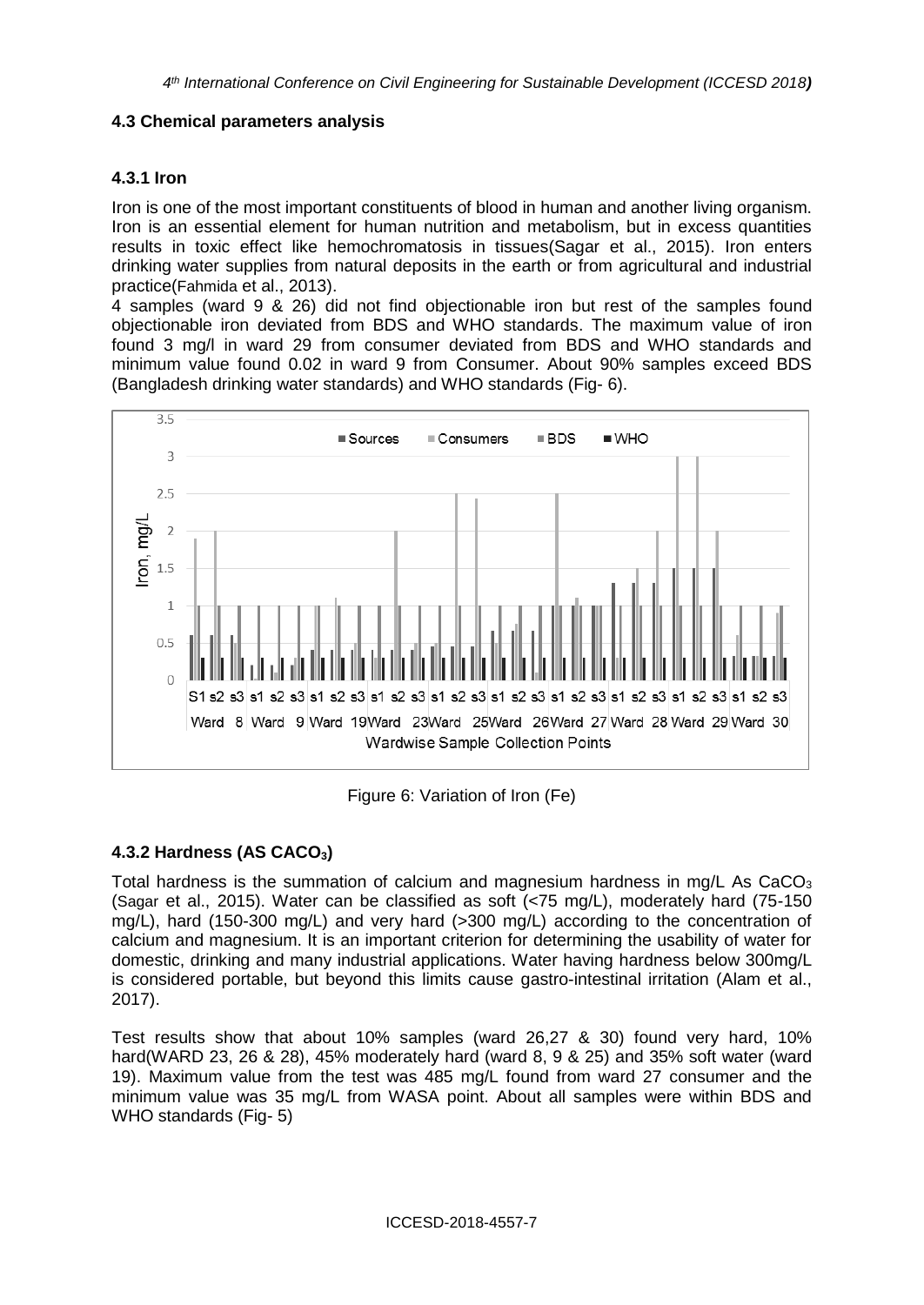

*4 th International Conference on Civil Engineering for Sustainable Development (ICCESD 2018)*

Figure 7: Variation of hardness

| <b>Parameter</b> | <b>WAS</b><br>A(ma<br>X) | Consumer<br>(Max) | <b>WASA</b><br>(Min) | Consumer<br>(Min) | <b>BDS</b>  | <b>WHO</b><br>standards<br>(2006) |
|------------------|--------------------------|-------------------|----------------------|-------------------|-------------|-----------------------------------|
| рH               | 7.3                      | 7.5               | 6.56                 | 6.40              | $6.5 - 8.5$ | $6.5 - 8.5$                       |
| Turbidity(NTU)   | 7.5                      | 25.22             | 0.52                 | 0.70              | 10          | 5                                 |
| lron(mg/l)       | 2                        | 3                 | 0.2                  | 0.02              | $0.3 - 1$   | 0.3                               |
| Odor             | odor                     | odor              | odor                 | odor              | odorless    | <b>Odorless</b>                   |
| Hardness (mg/l)  | 150                      | 485               | 50                   | 200               | 200-500     | 500                               |

Table 2: Maximum and Minimum value of whole samples

### **4.4 Causes of poor quality of water and its health effect**

The major source of iron may be the geologic formation of Rajshahi area or iron release from corroded iron pipes in drinking water distribution systems: effect of dissolved oxygen. Odor problems create due to Minerals such as iron or copper, may leach into the water from the pipes or due to Bacteria growing in pipe or from organic matter or bacteria that are naturally present in lakes and reservoirs during certain times of the year("Color ,taste and odor problems in drinking water," 2011). Turbidity is caused by particles suspended or dissolved in water that scatter light making the water appear cloudy or murky (MPCA, 2008).Particulate matter can include sediment - especially clay and silt, fine organic and inorganic matter, soluble colored organic compounds, algae, and other microscopic organisms. Excessive Iron in drinking water is classified as a secondary contaminant according to the EPA (Murino & Palmieri, 2017).

If iron levels are too high, serious health effects like iron overload can develop. Water with excessive amounts iron can have negative effects on your skin. It can damage healthy skin cells, which can lead to wrinkles. Iron leaves residue on anything it touches (Etim et al., 2013). If clean dishes with it, produce orange or dark red stains on plates and cutlery eventually. Excessive turbidity, or cloudiness, in drinking water is aesthetically unappealing, and may also represent a health concern. Turbidity can provide food and shelter for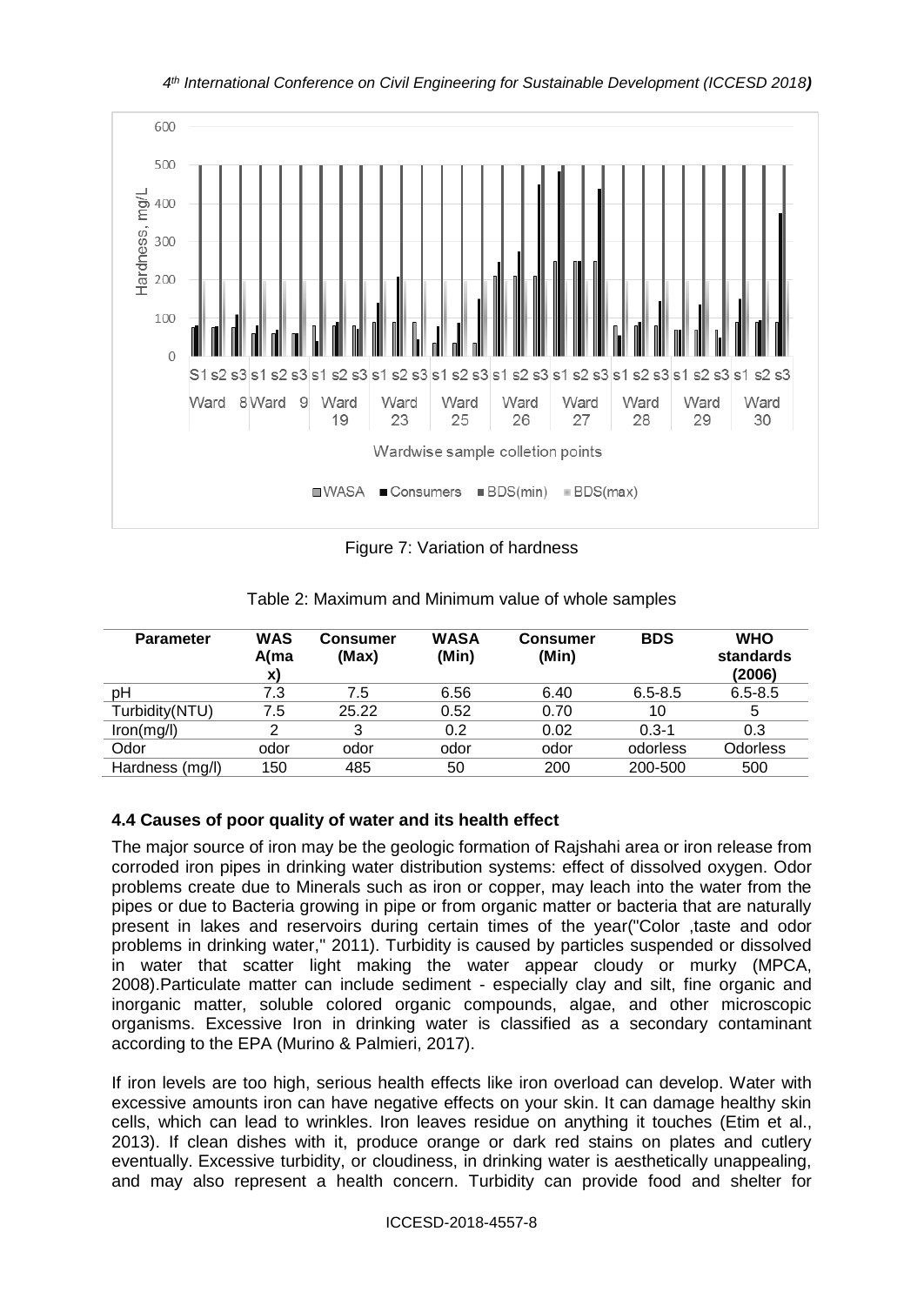pathogens (Perlman, 2016). If not removed, turbidity can promote regrowth of pathogens in the distribution system, leading to waterborne disease ("Color ,taste and odor problems in drinking water," 2011). Due to unpleasant odor of water, possible health effect gastrointestinal illnesses (diarrhea, vomiting, and cramps) may occur. When People smell strong odors, it may get headaches or feel dizzy or nauseous(ATSDR, 2017). If an odor lasts a long time or keeps occurring, it also could affect mood, anxiety and stress level.(Sagar et al., 2015) So, drinking and domestic water must be free from physical and chemical contaminants.

#### **4.5 Problems identification from consumers**

From the overall investigation of all consumers and by surveying their opinions, it was found that about 46% people complain about facing odor problem, 30% for the iron problem, 17% for turbidity problem and 7% for hardness problem. Especially, in ward 29, 30 and 19, people suffer a lot due to Iron problem. People in ward 29, 30 25 complain that they found black colored water. In the ward, 25 people use turbid water. Almost all wards that were surveyed odor problem is severe. Few ward has some hardness problem.

| Ward no | <b>Turbidity</b><br>problem | Iron problem | Odor<br>problem | <b>Hardness</b> | PН       |
|---------|-----------------------------|--------------|-----------------|-----------------|----------|
| Ward 8  | $0(0\%)$                    | 1(33.33%)    | 2(66.67%)       | $0(0\%)$        | $0(0\%)$ |
| Ward 9  | 1(33.33%)                   | 1(33.33%)    | 1(33.33%)       | $0(0\%)$        | $0(0\%)$ |
| Ward 19 | $0(0\%)$                    | 2(66.67%)    | 1(33.33%)       | $0(0\%)$        | $0(0\%)$ |
| Ward 23 | 1(33.33%)                   | 1(33.33%)    | $0(0\%)$        | 1(33.33%)       | $0(0\%)$ |
| Ward 25 | 1(33.33%)                   | $0(0\%)$     | 2(66.67%)       | $0(0\%)$        | $0(0\%)$ |
| Ward 26 | $0(0\%)$                    | 2(66.67%)    | 1(33.33%)       | $0(0\%)$        | $0(0\%)$ |
| Ward 27 | $0(0\%)$                    | 2(66.67%)    | 1(33.33%)       | $0(0\%)$        | $0(0\%)$ |
| Ward 28 | $1(33.33\%)$                | $1(33.33\%)$ | $0(0\%)$        | $1(33.33\%)$    | $0(0\%)$ |
| Ward 29 | 1(33.33%)                   | 2(66.67%)    | $0(0\%)$        | $0(0\%)$        | $0(0\%)$ |
| Ward 30 | $0(0\%)$                    | 2(66.67%)    | 1(33.33%)       | $0(0\%)$        | $0(0\%)$ |
| sum     | 5(17%)                      | 14 (30%)     | 9(46%)          | 2(7%)           | $0(0\%)$ |

Table 3: Percentage and frequency of different identified problems according to public objections



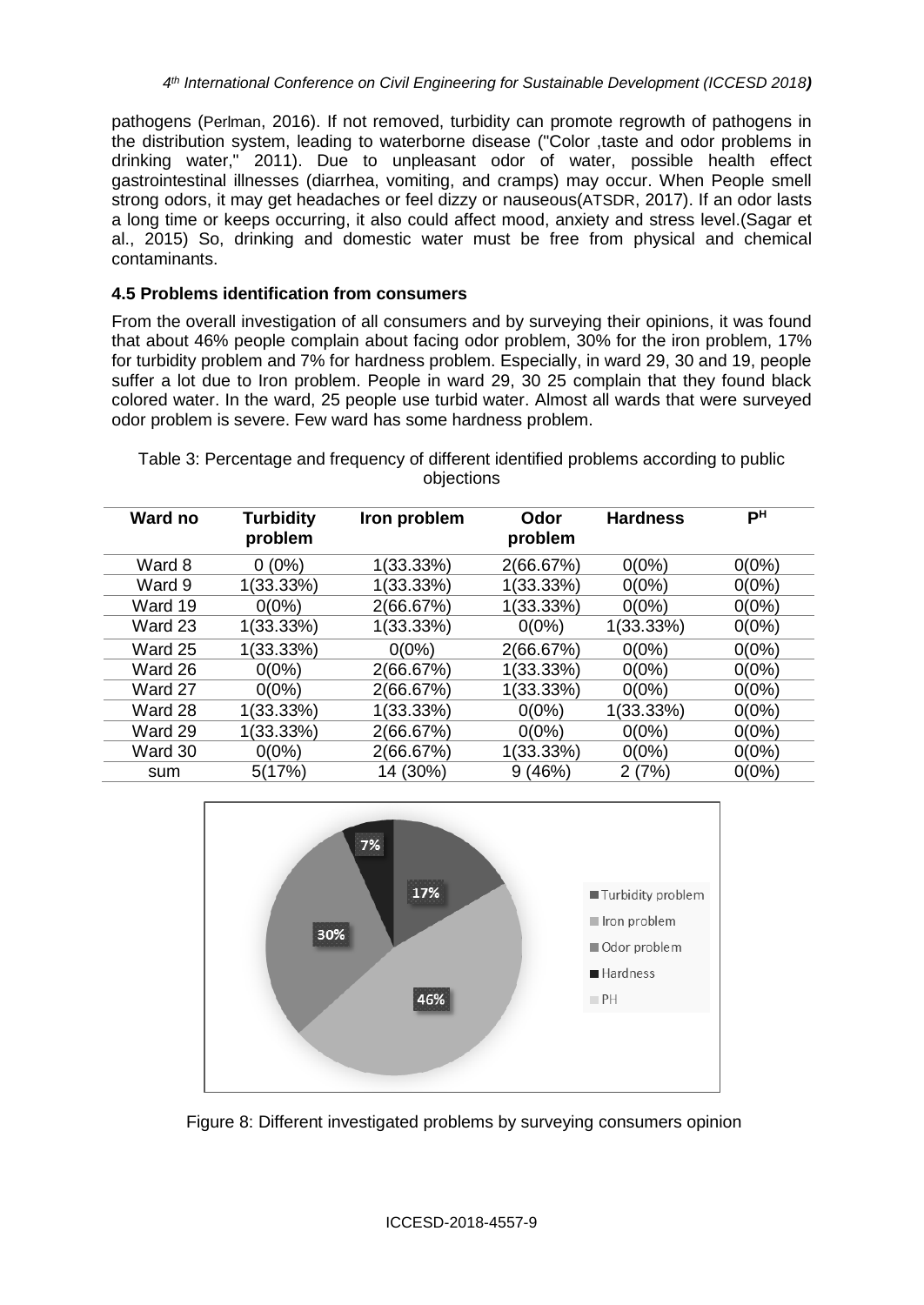



### **5. CONCLUSIONS**

Rajshahi city householders are suffering from inadequate water supply as well as they suffer from various water related diseases. Water quality test of targeted sample exhibited that water quality of samples is not satisfactory. The  $p<sup>H</sup>$  values of all the drinking water samples were found in the range between 6.5 and 8.5. So,  $P<sup>H</sup>$  of all samples remains in within allowable limit according to WHO standards and BDS guideline. The hardness of all samples was within allowable limit for drinking purpose according to BDS guideline. But, the concentration of iron and turbidity in WASA point and household samples of the study area were very high. About 90% samples found to have an odor. In ward 25, turbidity over the tolerable range was found. But the drinking water must be clean and less turbid for sound health. 95% samples have been found to have iron from the lab test and they exceed WHO standard and BDS standard. So, the authority of RWASA should take necessary steps to improve the poor quality of water.

### **ACKNOWLEDGEMENTS**

The authors are highly grateful to the authority of WASA and the department of civil engineering, RUET and Non-teaching staff for providing necessary laboratory facility, for his constant encouragement and support. .They are also highly indebted to the assistant engineer of WASA Md. Mahbubur Rahman, for his painstaking endeavor, to go through the manuscript.

### **REFERENCES**

- Alam, M. F., Dafader, N. C., Sultana, S., Rahman, N., & Taheri, T. (2017). Physico-Chemical Analysis of the Bottled Drinking Water available in the Dhaka City of Bangladesh,*Journal of Materials and Environmental Sciences, 8*(6), 2076-2083.
- ATSDR. (2017, 10 February). *Environmental Odor.* Retrieved 15 Octobor, 2017, from https://www.atsdr.cdc.gov/odors/faqs.html

Color ,taste and odor problems in drinking water. (2011, january). Retrieved 15 octobor, 2017

Etim, E. E., Odoh, R., Itodo, A. U., Umoh, S. D., & Lawal, U. (2013). Water Quality Index for the Assessment of Water Quality from Different Sources in the Niger Delta Region of Nigeria. *Frontiers in Science, 3*(3), 89-95. doi: DOI: 10.5923/j.fs.20130303.02